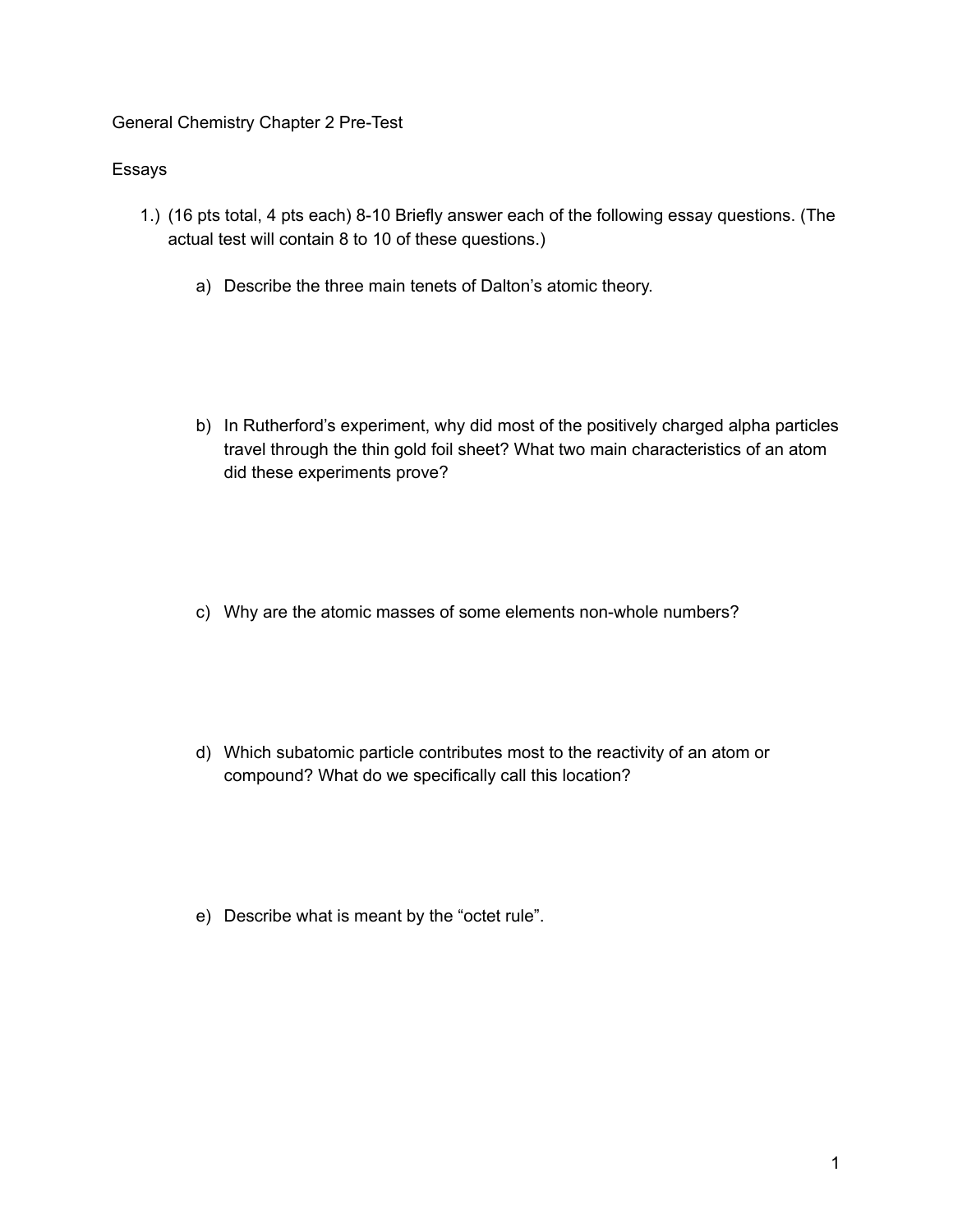2.) (10 pts total, 0.5 pts each) Using the periodic table, provide the atomic mass, atomic number, and complete profile of subatomic particles for each. Please round to the nearest whole number when necessary.

| Atom      | Atomic<br>Mass | Atomic<br>Number | Protons<br>$(p^+)$ | <b>Neutrons</b><br>$(n^0)$ | Electrons<br>(e <sub>1</sub> ) |
|-----------|----------------|------------------|--------------------|----------------------------|--------------------------------|
| Potassium |                |                  |                    |                            |                                |
| Iron      |                |                  |                    |                            |                                |
| Cadmium   |                |                  |                    |                            |                                |
| Arsenic   |                |                  |                    |                            |                                |

- 3.) (12 pts total, 6 pts each) Draw the electron distribution for each of the following neutral atoms. Include the number of protons and neutrons in the appropriate place. Draw an arrow where the atom could form a bond.
	- a) Magnesium



b) Sulfur

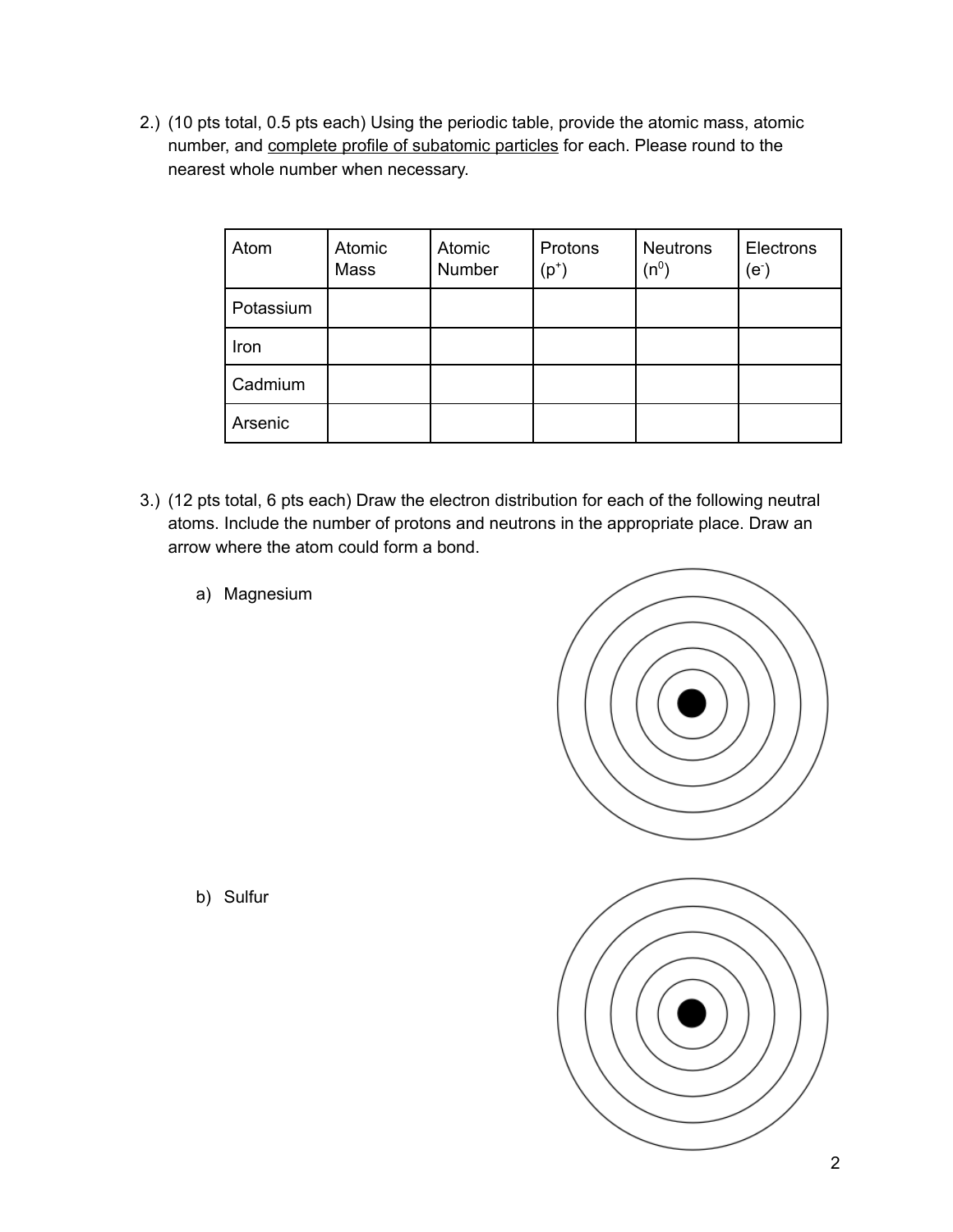4.) (8 pts total, 4 pts each) Draw the structural form of each molecule, starting first with individual electron distribution diagrams (Lewis Structures).

a)  $H_2S$ 

b)  $CHCl<sub>3</sub>$ 

5.) (8 pts total, 4 pts each) Write the empirical formula for each of the following:

a)  $C_5H_{10}O_5$ 

b)  $C_8H_{14}O_2$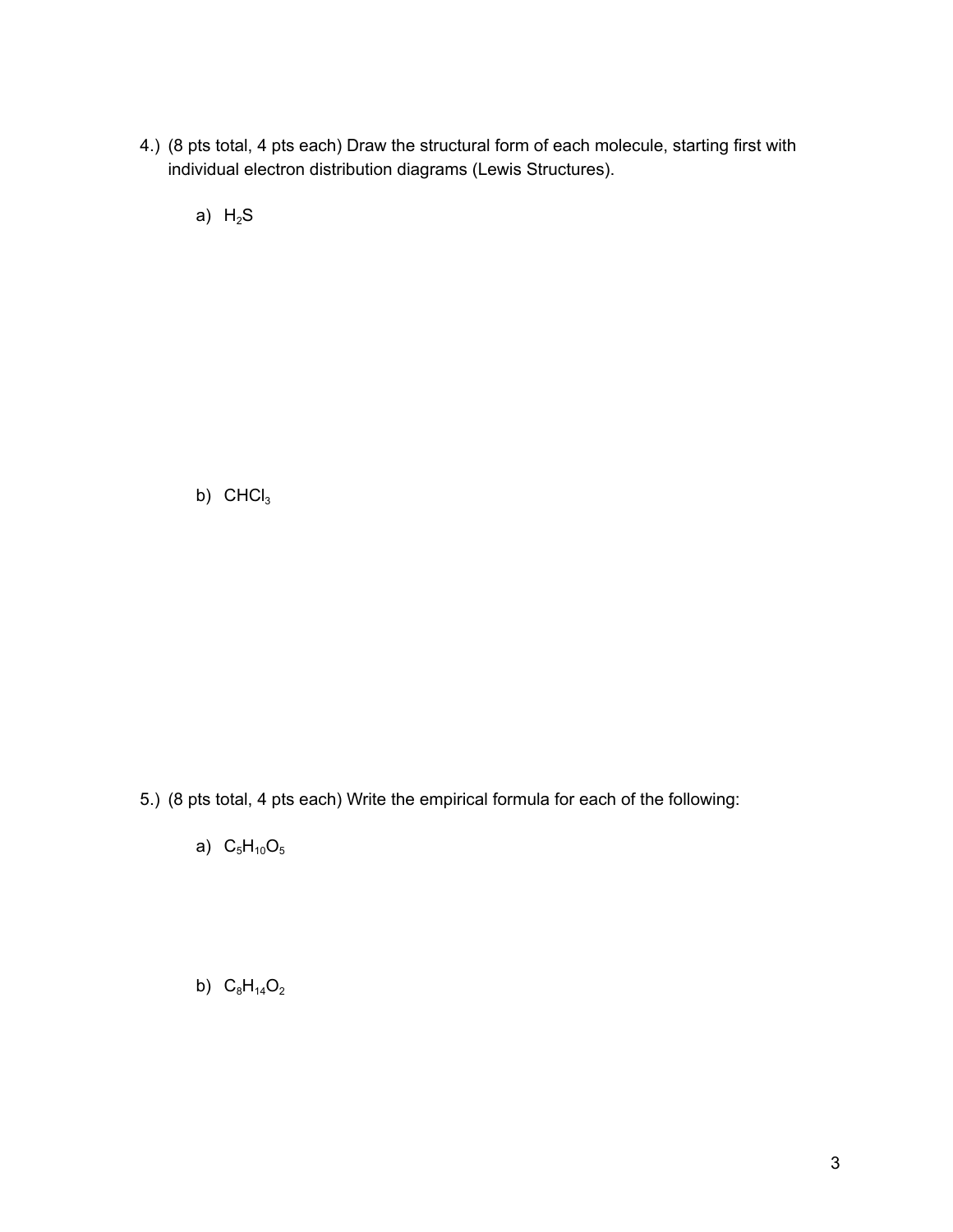- 6.) (12 pts total, 4 pts each) Answer each of the following.
	- a) What is the charge of a calcium ion? Demonstrate your reasoning with an electron distribution diagram.
	- b) What is the charge of a phosphorous ion? Demonstrate your reasoning with an electron distribution diagram.
	- c) Write the ionic formula for calcium phosphide.
- 7.) (16 pts total, 4 pts each) Write the ionic formula for each of the following:
	- a) Potassium sulfide
	- b) Sodium bromide
	- c) Magnesium fluoride
	- d) Barium nitride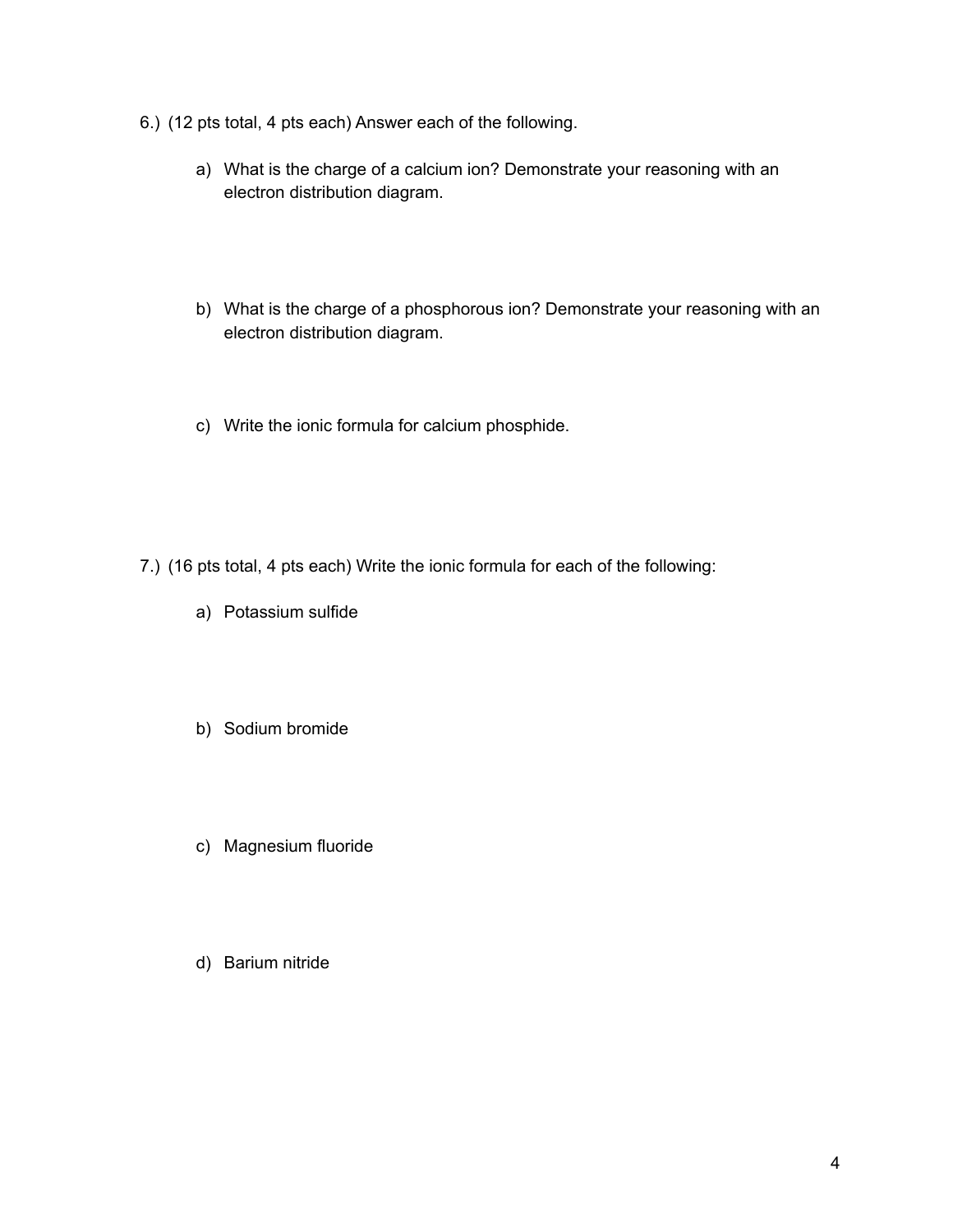- 8.) (8 pts total, 1 pt each) Provide the molecular or ionic formula for each of the following compounds:
	- a) nitrogen tribromide
	- b) aluminum sulfate
	- c) trihydrogen monophosphide
	- d) magnesium hydroxide
	- e) mercury (II) nitrate
	- f) dinitrogen trioxide
	- g) iodine pentafluoride
	- h) sodium bicarbonate